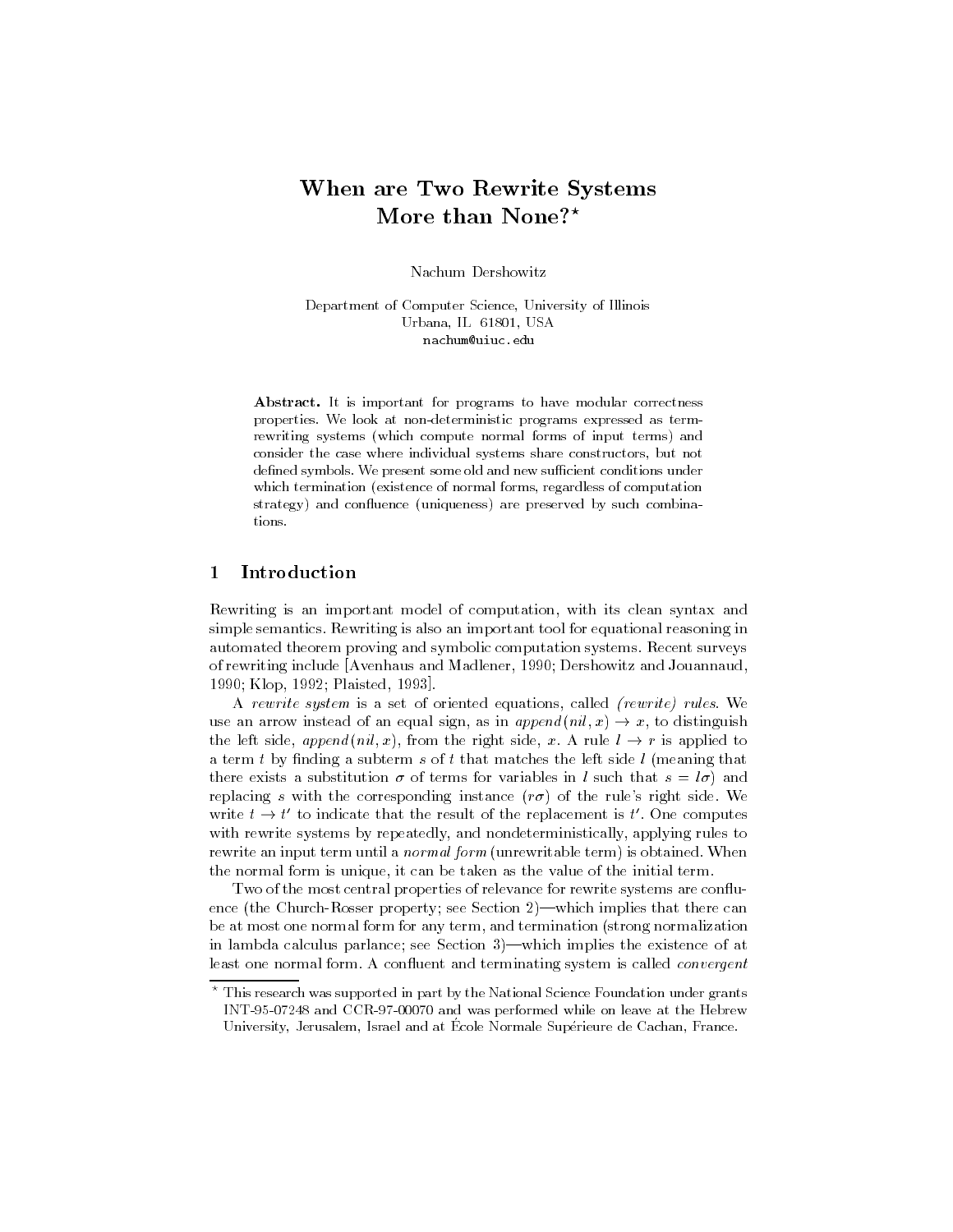(or *complete* or *canonical*) and defines exactly one normal form for each input term (see Section 4).

If rewriting is to be recommended as a practical programming paradigm, then it is important that one at least be able to combine two independent rewrite systems into one, and still maintain the desired properties for the combined system. Unfortunately, this is not always the case, but—as we will see—in certain more or less reasonable situations one can obtain such modularity.

For example, suppose one has a red system (over a red alphabet consisting of the defined symbol  $+$ )

$$
\begin{array}{rcl}\nx + 0 & \rightarrow & x \\
x + s(y) & \rightarrow & s(x + y)\n\end{array}
$$

for adding two numbers (in successor notation, with constructors <sup>s</sup> and 0) and a blue system (with blue defined symbol  $append$ )

$$
append(nil, x) \rightarrow x
$$
  
append(cons(x, y), z) \rightarrow cons(x, append(y, z))

for appending two lists (using the list constructors *cons* and  $nil$ ). We would like to be certain that the union of these two unrelated programs is terminating and confluent, just as its constituent systems are. That way, we could be certain that terms containing a mixture of red and blue symbols, such as

$$
append(cons(s(0) + s(0), nil), cons(s(s(0)) + s(0), nil)
$$

have unique normal forms. (For the purposes of this exposition, a *defined symbol* is any function symbol or constant that appears at the head of a left side and a constructor is any other non-variable symbol appearing in the rules.) We would like modularity to hold even in the presence of additional rules, like

$$
\begin{array}{rcl}\n0 + x & \to & x \\
\text{append}(\text{append}(x, y), z) & \to & \text{append}(x, \text{append}(y, z))\n\end{array}
$$

The above red and blue systems have no symbols at all in common. In most practical situations, one would want to be able to combine the blue system with a system like:

$$
\begin{array}{rcl}\ninterleave(nil,x) & \to & x \\
interleave(cos(x,y),z) & \to & cons(y, interleave(x,z))\n\end{array}
$$

that interleaves, rather than concatenates, two lists. Here the two list constructors appear in both programs.

In our definition of a rewrite rule we imposed no restrictions on the appearance of variables: Both  $x \times 0 \rightarrow 0$  and  $0 \rightarrow x \times 0$  are legitimate rewrite rules. Applying the latter to a term containing the constant 0 results in the replace ment of that occurrence of U with any term of the form  $u \times U$  ( $u$  can be any term at all). A system having a rule with a variable on the right that is not also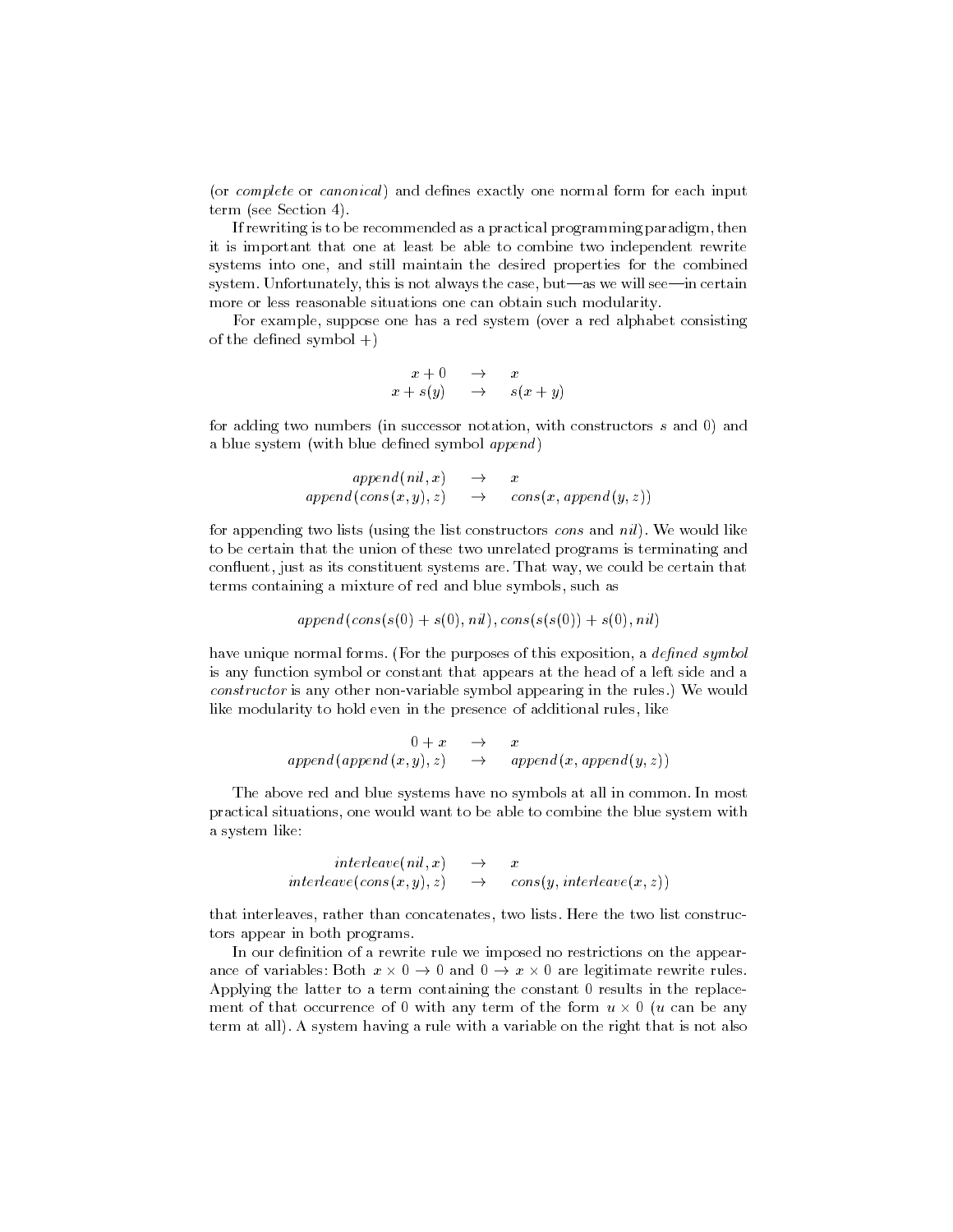on the left, is nonterminating and likely nonconfluent. Similarly, a priori a rule could have just a variable on the left (for example,  $x \to x \times 1$ ), in which case it is nonterminating. Since we are interested here in combinations of conceptually independent programs, we must rule out such cases from our discussions (as is indeed the convention of some authors, including [Huet, 1980]): a rule with a new variable on the right could introduce arbitrary nesting of variegated symbols; a rule with a variable for left side would apply at all positions of all terms and interfere with any other intended computation step. Accordingly, we define construction-sharing pairs of rewrite share systems as including only rules with non-late able left sides and no new right side variables and for which all function symbols that appear at the top of the left side of a rule of one system are prohibited from also appearing at the top left of a rule in the conjoined system.

In the following sections, we summarize some of what is known about constructor-sharing combinations, and sketch some new results. Properties other than con
uence and termination, as well as (hierarchical) combinations that share more than constructors, lie beyond the scope of this paper.

#### 2Confluence

The rewrite relation on terms, for a given system, is denoted by  $\rightarrow$ , its reflexivetransitive closure, called *derivability*, is  $\rightarrow$  , and  $\leftrightarrow$  is its reflexive-symmetrictransitive closure, called convertibility. A system (or indeed any binary relation) is confluent if  $s, t \to^* v$  for some v, whenever if  $u \to^* s, t$ . Confluence is equivalent to the Church-Rosser property:  $s, t \rightarrow v$  whenever  $s \leftrightarrow t$ .

The confluence of unions of confluent relations was considered early on in [Hindley, 1964; Rosen, 1973; Staples, 1975].

In the following circumstances, it is known that the union of two confluent systems is confluent:

- (a) The systems are both left-linear (that is, no variable appears more than once on the left side) [Raoult and Vuillemin, 1980].
- (b) There are no shared constructors [Toyama, 1987b].
- (c) Both systems are bright (meaning that the right-hand side of each rule is a defined symbol, not a variable or constructor) [Ohlebusch, 1994a].
- (d) Each system is normalizing (in the sense that every term has at least one normal form) [Ohlebusch, 1994a].
- (e) One system is terminating and left-linear and the other is bright [Dershowitz, 1997].

(This list and those in the sequel omit some known conditions that involve undecidable properties of the union.)

The necessity of these conditions may be seen from the following standard example [Huet, 1980]:

$$
g(x, x) \rightarrow 0\n g(x, c(x)) \rightarrow 1\n a \rightarrow c(a)
$$
\n(A)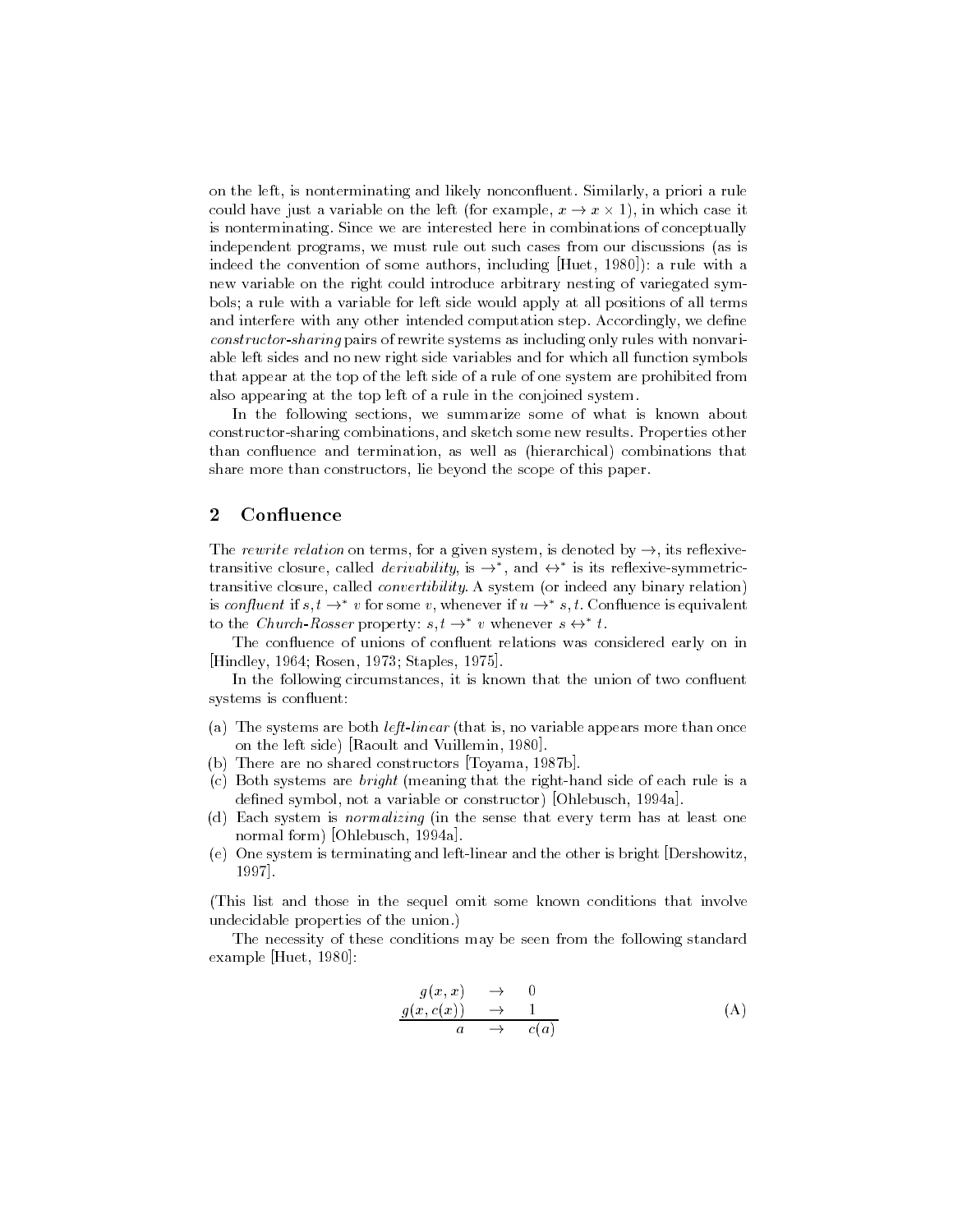The upper part is not left-linear; the lower is not normalizing; <sup>c</sup> is a shared constructor; neither is bright.

A careful analysis of why modularity fails [Dershowitz et al., 1997] shows that at the crux of the problem lie certain instances  $s\sigma$  and  $t\tau$  of terms s and t appearing in left sides of one system such that  $t\tau$  contains  $s\sigma$  as a subterm, but no other defined symbols. If  $s\sigma \leftrightarrow t\tau$  holds in the union, but not in the one system alone, then confluence is not guaranteed. The above results follow from this observation.

### 3Termination

A rewrite system (or any binary relation) is *terminating* if there are no infinite derivations  $t_1 \rightarrow t_2 \rightarrow \cdots$ .

Modularity of termination was considered in [Dershowitz, 1981].

In the following circumstances, it is known that the union of two constructorsharing terminating systems is terminating:

- (a) One system is left-linear; the other is right linear (no variable appears more than once on the right side) and bright [Bachmair and Dershowitz, 1986].
- (b) The systems are each  $finitely-branching$  (no term rewrites in one step to infinitely many terms) and remain terminating when combined with the (nonconfluent, nonbright) system  $\{h(x,y) \rightarrow x, h(x,y) \rightarrow y\}$  (for new function symbol h) [Gramlich, 1994].
- (c) The systems do not share constructors and each remains terminating when combined with  $\{h(x, y) \rightarrow x, h(x, y) \rightarrow y\}$  (for new function symbol h) [Ohlebusch, 1994b].
- (d) Both systems bright [Gramlich, 1994; Ohlebusch, 1994b].
- (e) The systems are both non-duplicating (that is, each rule's right side contains no more occurrences of any variable than does the left) [Dershowitz, 1995; Ohlebusch, 1994b].
- (f) One of the systems is both bright and non-duplicating [Dershowitz, 1995; Ohlebusch, 1994b].

The necessity of most of these conditions can be seen from the following nonterminating union [Toyama, 1987a]:

$$
g(x, y) \rightarrow x
$$
  
\n
$$
g(x, y) \rightarrow y
$$
  
\n
$$
f(0, 1, x) \rightarrow f(x, x, x)
$$
  
\n(B)

Its upper half is not bright; its lower half duplicates  $x$ , is not right linear, and is nonterminating when conjoined with the rules for h.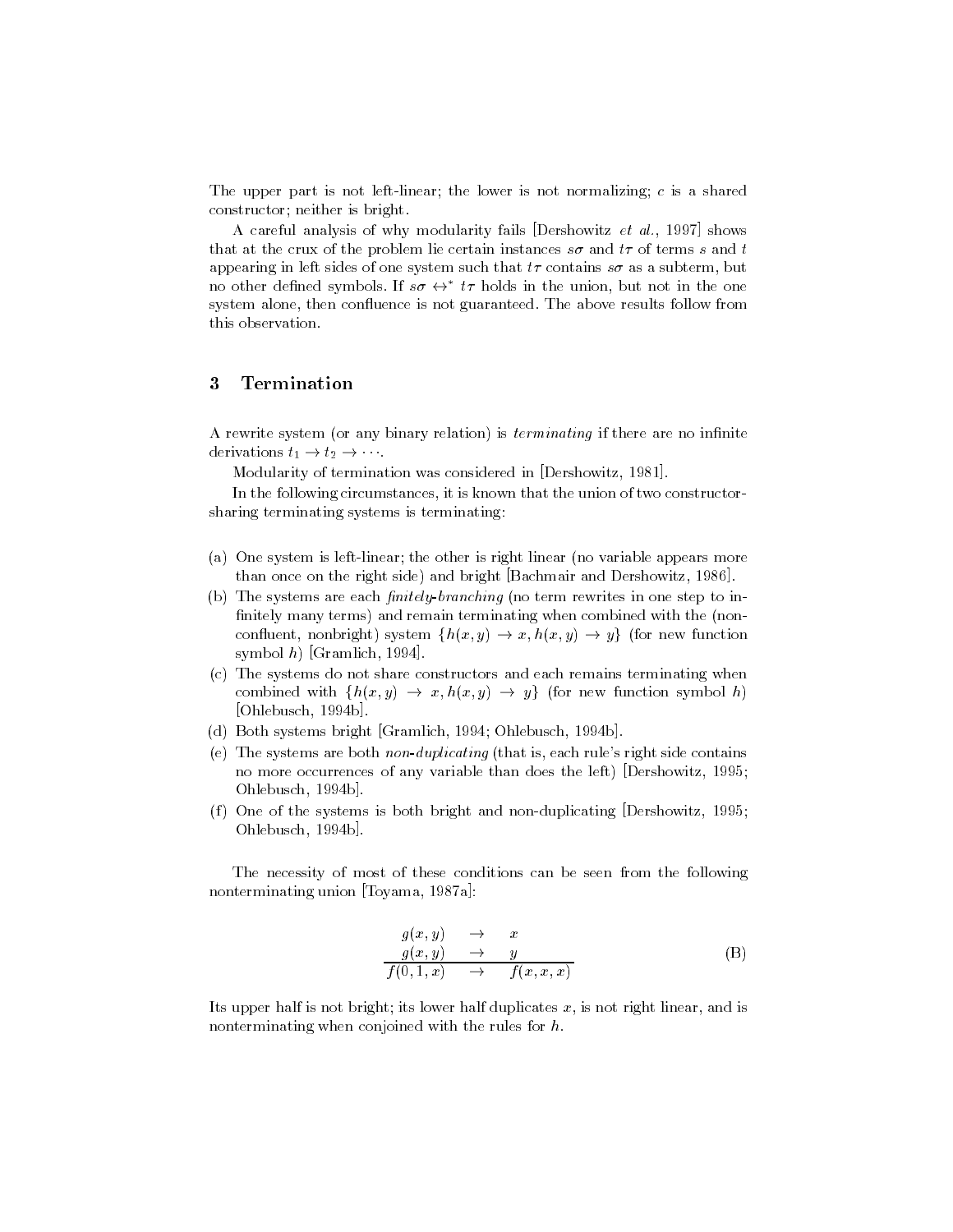#### 4Convergence

A convergent system is one that is both terminating and confluent. Confluence of the union follows from termination of the union by Knuth's Critical Pair Lemma [Knuth and Bendix, 1970], so one needs to find conditions under which termination is preserved for confluent systems. Modularity of convergence was investigated in [Bidoit, 1981].

In the following circumstances, it is known that the union of two constructorsharing convergent systems is convergent:

- (a) For each system no left side unifies with a proper subterm of any left side (with variables of the two sides considered disjoint) [Gramlich, 1992; Dershowitz, 1995].
- (b) They have no shared constructors and both are left-linear [Toyama et al., 1995].
- (c) One is constructor-based (proper subterms of left sides do not contain defined symbols) and left-linear [Dershowitz, 1997].

The case when both are constructor-based [Middeldorp and Toyama, 1993] follows from (a).

Even without shared constructors, modularity fails in general (as seen, for example, from the following nonterminating combination due to [Drosten, 1989]):

$$
g(x, x, y) \rightarrow y
$$
  
\n
$$
g(x, y, y) \rightarrow x
$$
  
\n
$$
f(a, b, x) \rightarrow f(x, x, x)
$$
  
\n
$$
f(x, y, z) \rightarrow 0
$$
  
\n
$$
a \rightarrow 0
$$
  
\n
$$
b \rightarrow 0
$$
  
\n(C)

The upper part is not left-linear; the lower part is not constructor-based and <sup>a</sup> and <sup>b</sup> appear as proper subterms on its left.

If the union is nonterminating, then there is an infinite derivation with minimal rank (alternation of colors of symbols along a path from root to leaf) with infinitely many rewrites in the cap (topmost maximal monochrome context). Thus, subterms of lesser rank are terminating. To show termination of the union, we need to find a transformation of the *alien* terms (subterms below the cap) such that a rewrite in the cap can be mirrored by a rewrite of transformed terms and such that a rewrite below the cap does not affect the transformation. Variations on this approach lead to the above results. Using the idea of [Marchiori, 1995] for proving (b), one can extend the modularity of confluence to some constructor-sharing unions of left-linear systems.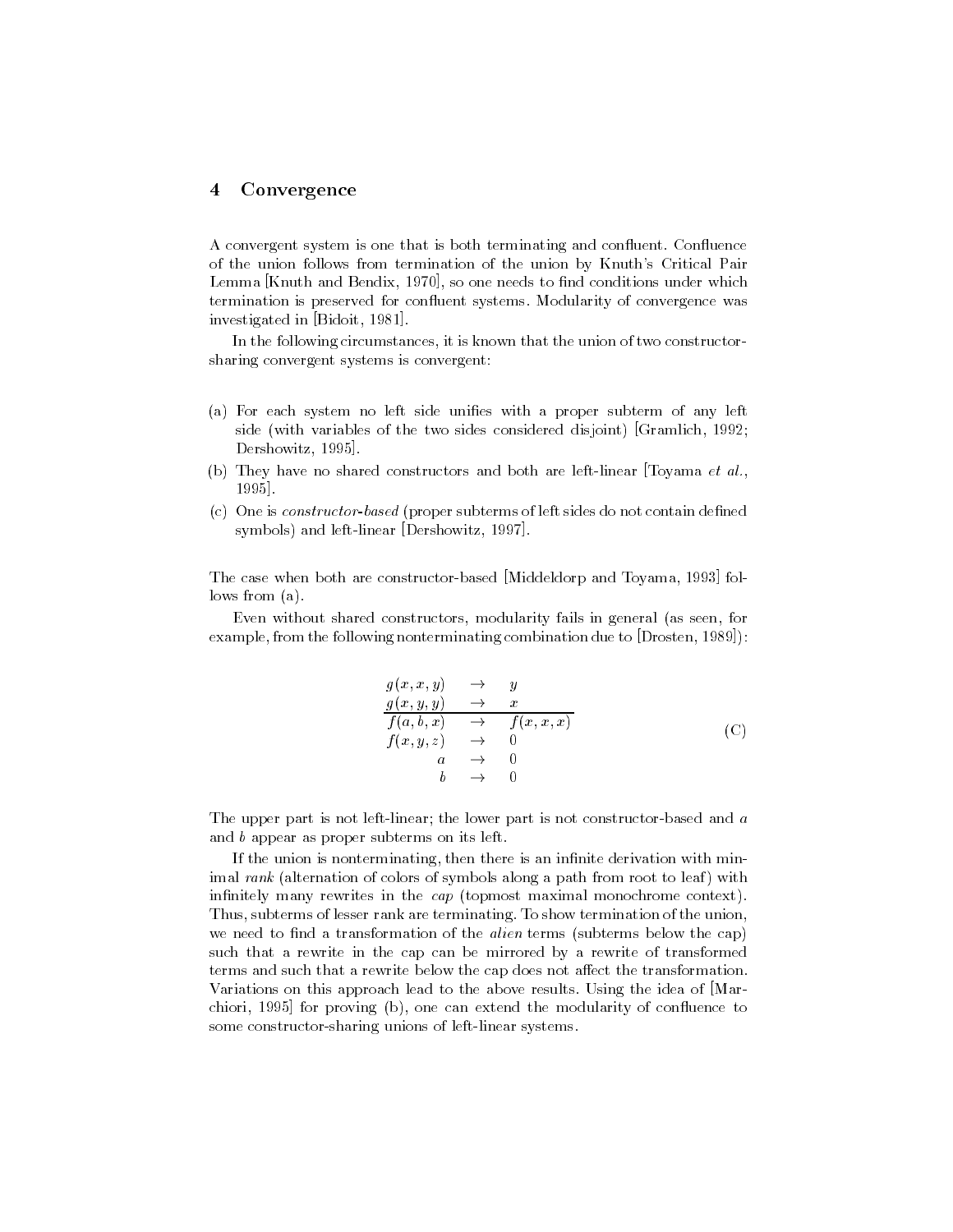## References

- [Avenhaus and Madlener, 1990] Jurgen Avenhaus and Klaus Madlener. Term rewriting and equational reasoning. In R. B. Banerji, editor, Formal Techniques in Artificial Intelligence: A Sourcebook, pages 1-41. Elsevier, Amsterdam, 1990.
- [Bachmair and Dershowitz, 1986] Leo Bachmair and Nachum Dershowitz. Commutation, transformation, and termination. In J. H. Siekmann, editor, Proceedings of the Eighth International Conference on Automated Deduction (Oxford, England), volume 230 of Lecture Notes in Computer Science, pages 5-20, Berlin, July 1986. Springer-Verlag.
- [Bidoit, 1981] Michel Bidoit. Une methode de presentation de types abstraits: Applications. PhD thesis, Universite de Paris-Sud, Orsay, France, June 1981. Rapport 3045
- [Dershowitz and Jouannaud, 1990] Nachum Dershowitz and Jean-Pierre Jouannaud. Rewrite systems. In J. van Leeuwen, editor, Handbook of Theoretical Computer Science, volume B: Formal Methods and Semantics, chapter 6, pages  $243-320$ . North-Holland, Amsterdam, 1990.
- [Dershowitz et al., 1997] Nachum Dershowitz, Maribel Fernandez, and Jean-Pierre Jouannaud. Modular confluence revisited: The constructor-sharing case, 1997. In preparation.
- [Dershowitz, 1981] Nachum Dershowitz. Termination of linear rewriting systems (preliminary version). In Proceedings of the Eighth International Colloquium on  $Au$ tomata, Languages and Programming (Acre, Israel), volume 115 of Lecture Notes in Computer Science, pages 448-458, Berlin, July 1981. European Association of Theoretical Computer Science, Springer-Verlag.
- [Dershowitz, 1995] Nachum Dershowitz. Hierarchical termination. In N. Dershowitz and N. Lindenstrauss, editors, Proceedings of the Fourth International Workshop on Conditional and Typed Rewriting Systems (Jerusalem, Israel, July 1994), volume 968 of Lecture Notes in Computer Science, pages 89-105, Berlin, 1995. Springer-Verlag.
- [Dershowitz, 1997] Nachum Dershowitz. Innocuous constructor-sharing combinations. In H. Comon, editor, Proceedings of the Eighth International Conference on Rewriting Techniques and Applications (Sitges, Spain), number 1232 in Lecture Notes in Computer Science, pages 203-216, Berlin, June 1997. Springer-Verlag.
- [Drosten, 1989] K. Drosten. Termersetzungssysteme. PhD thesis, Universitat Passau, Passau, Germany, 1989. Informatik Fachberichte 210, Springer-Verlag (Berlin).
- [Gramlich, 1992] Bernhard Gramlich. Relating innermost, weak, uniform and modular termination of term rewriting systems. In A. Voronkov, editor, Proceedings of the Conference on Logic Programming and Automated Reasoning (St. Petersburg, Rus $sia$ , volume 624 of Lecture Notes in Artificial Intelligence, pages 285-296, Berlin, July 1992. Springer-Verlag.
- [Gramlich, 1994] Bernhard Gramlich. Generalized sufficient conditions for modular termination of rewriting. Applicable Algebra in Engineering, Communication and Computing, 5:131-158, 1994.
- [Hindley, 1964] J. Roger Hindley. The Church-Rosser Property and a Result in Combinatory Logic. PhD thesis, 1964.
- [Huet, 1980] Gérard Huet. Confluent reductions: Abstract properties and applications to term rewriting systems. J. of the Association for Computing Machinery,  $27(4)$ :797-821, October 1980.
- [Klop, 1992] Jan Willem Klop. Term rewriting systems. In S. Abramsky, D. M. Gabbay, and T. S. E. Maibaum, editors, Handbook of Logic in Computer Science, volume 2, chapter 1, pages 1-117. Oxford University Press, Oxford, 1992.